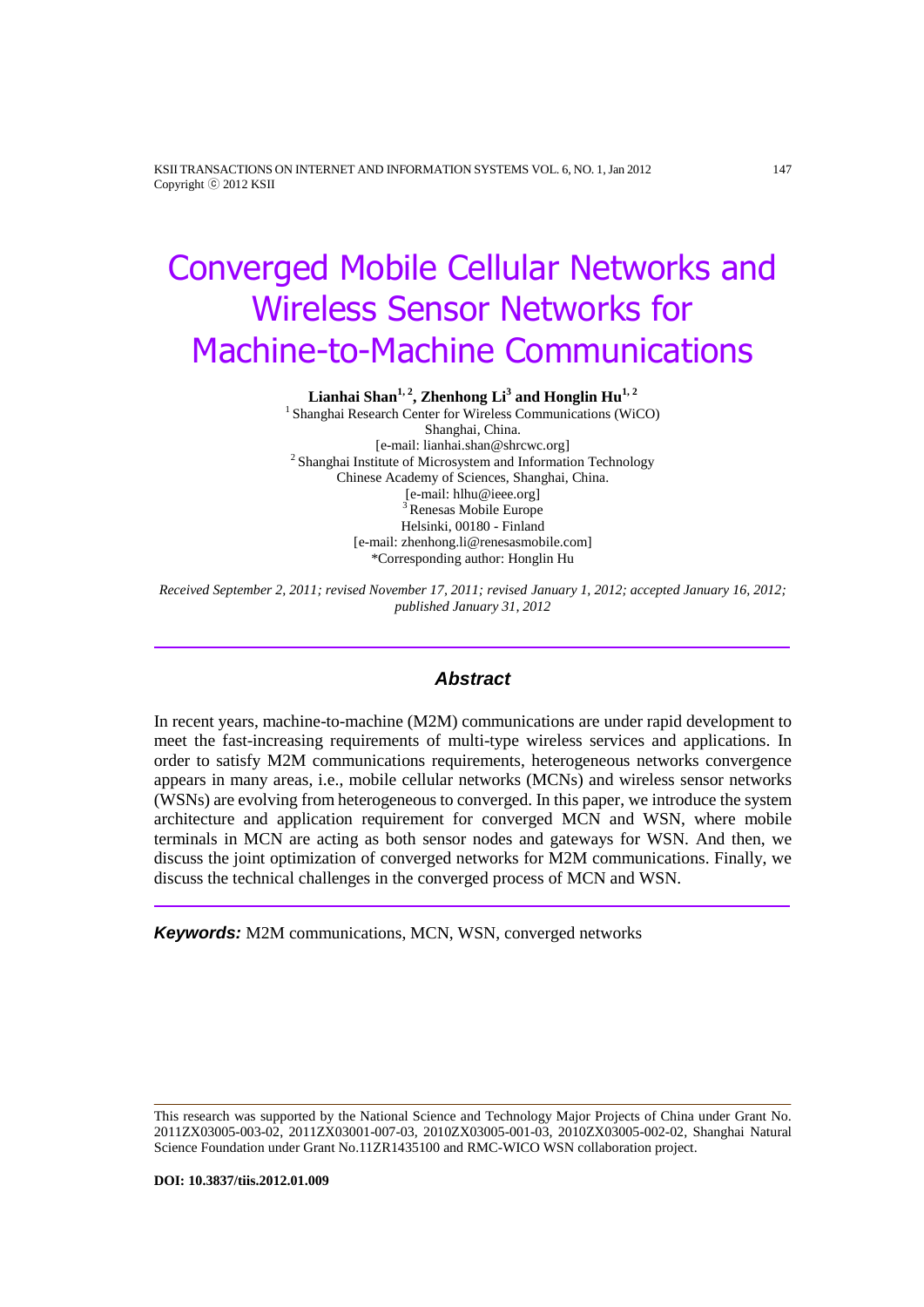## **1. Introduction**

**W**ireless communication technologies have been under rapid development during recent years. Types of wireless communications have been developed from the single wireless network coverage to multiple wireless network joint coverage, i.e., mobile cellular network (MCN), wireless personal area network (WPAN) or wireless local area network (WLAN) can cover the same area for wider applications. In order to satisfy fast-increasing M2M communications requirements, multiple wireless networks convergence has become the trend [1][2]. The concept of internet of things (IoT) based on WSN and MCN [3], have also enormously promoted the development of Machine-to-Machine (M2M) communications. Generally, M2M is based on very common and ubiquitously used technologies – WSN and MCN, which usually uses the cellular system as the backhaul networks [4].

Heterogeneous networks consisting of MCN and WSN appear in many application areas such as electricity, transportation, industrial control, e-health, environment monitoring, et al. In China, many researchers are attempting the integrated technology of combining WSN with time division-synchronous code division multiple access (TD-SCDMA) technologies to provide M2M communications, where many dedicated mobile terminals of MCN are equipped with WSN air-interface and can provide backhaul data links for the WSN. International telecommunication union (ITU) has also proposed the M2M communications for the next generation network [5]. According to the ITU recommendation, 3GPP (3rd Generation Partnership Project) is drafting the standards about machine-type communications (MTC) based on universal mobile telecommunications system (UMTS) and long term evolution (LTE) networks [6]. 3GPP identified M2M (also called MTC) as a strategic topic in 2007. 3GPP standards in the M2M domain are mostly connection improvements in radio access networks (i.e. TR 43.868, TR 37.868), which are standardized by RAN WG2 and GERAN WG2. Another group of standards is mainly in charge of potential requirements in M2M communication and network resources efficiency improvement (i.e. TR 22.368, 22.868 and TR 22.988). The ETSI (European Telecommunications Standards Institute) also constructs a new ETSI Technical Committee to develop standards for M2M Communications. This group aims to provide an end-to-end view of M2M standardization, which is cooperating with 3GPP for mobile communication technologies [7]. For M2M communication, ETSI standards mostly consider different use cases (i.e. TR 102 691/732/898 *et al*). Nevertheless, some efforts have been put forward in defining M2M concepts (i.e. TR 102 725), as well as in standardizing M2M service requirements (i.e. TS 102 689) and functional architecture (i.e. TS 102 690).

In the whole M2M communication system, WSNs are the front sensing part, which can be flexibly deployed to detect different types of data, and then MCN can send data wirelessly to a central web service center. In the conventional network architecture, MCN and WSN is hierarchical and integrated, where the gateway is just a data channels and are implemented to exchange information between the two independent stacks. In the converged MCN and WSN, MCN can be used in the supervisory control for WSN data transmission system, where the nodes of WSN can overhear the downlink signaling from the MCN directly. WSN in the applications can be managed and optimized with the aid of MCN. Because MCN has the advantages of large coverage and powerful user terminals, MCN and WSN convergence is indispensable for supporting M2M communications  $[8][9]$ . The convergence of MCN and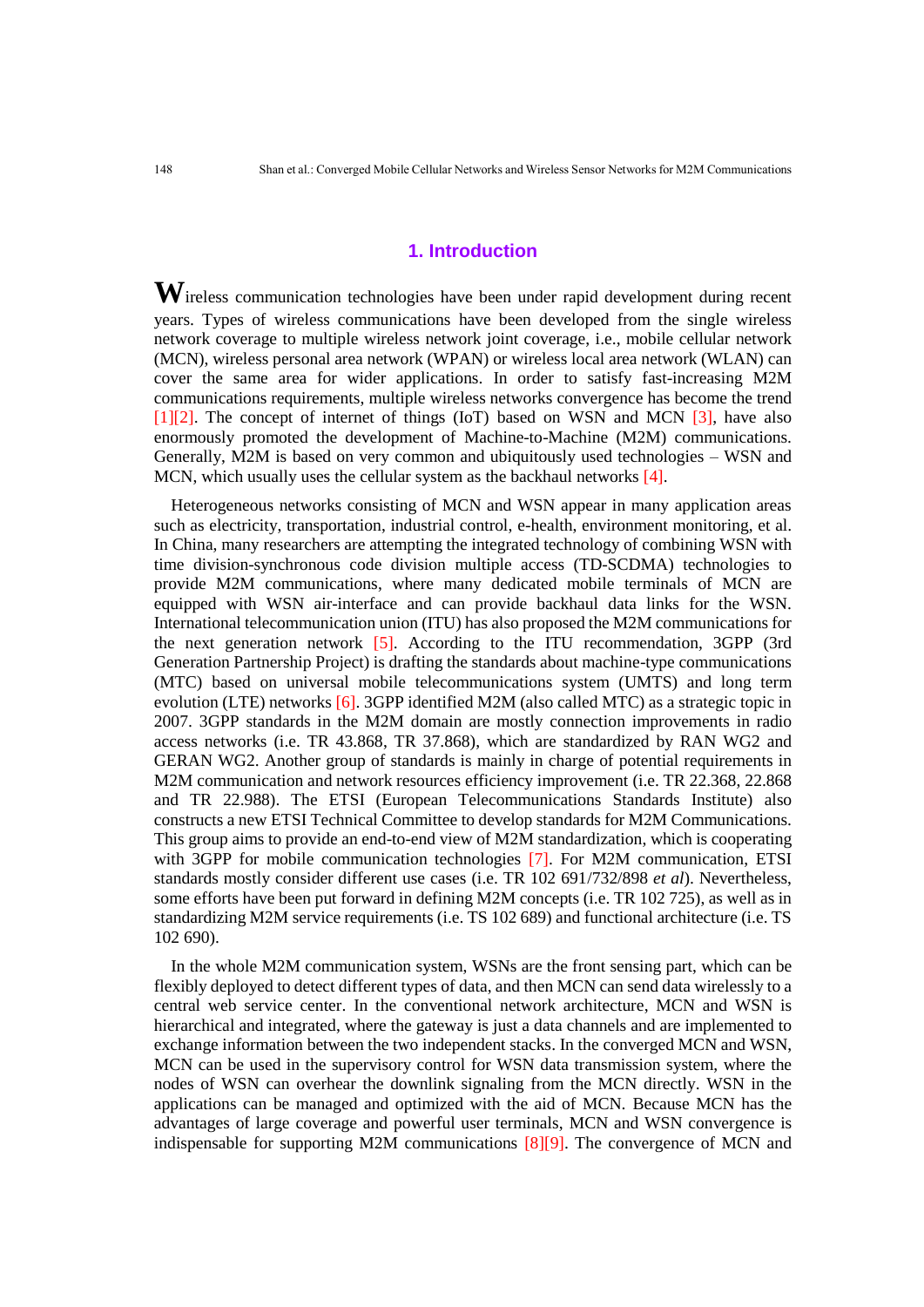WSN can also benefit each other: (I) For WSN, the MCN can provide optimization to prolong the WSN life time, provide quality of service (QoS) for WSN services; (II) For MCN, WSN can extend the intelligent application range of MCN, i.e. WSN can provide real-time measurement results to MCN users [10]. Hence, the convergent interactive control and joint optimization technologies of MCN and WSN need to be researched and developed.

In this paper, we first provide an overview in the evolving process of converged network for M2M communications based on MCN and WSN convergence. Then, in Section II, we describe the system architecture and requirements for M2M communications. In Section III, we introduce the joint optimization of MCN and WSN for QoS guarantee, where the mobile terminals acting as both sensor nodes and gateways. Moreover, a comprehensive system research issues and technical challenges analysis is given in Section IV. Finally, we conclude our work in Section V.

#### **2. System Requirements**

The M2M networks applications are service-oriented. At this point, gateway is important equipment for realizing the interconnection between WSN and MCN [11]. We mention two types of gateway: fixed gateway and mobile UE gateway. In this scenario, the UE gateway is dual-mode and provides with both WSN and MCN interfaces. The eNodeB is the base station of the cellular networks. Then, the data from WSN can be directly forwarded to the eNodeB by the UE gateway as shown in **Fig. 1**. The mobile UE gateway can also acquire the necessary information with the downlink transmission from the eNodeB and forward this to the WSN directly. One of the major system requirements is how to select a proper wireless connection protocol that achieves at least the minimum requirements of the M2M sensing networks (also called WSN). The other is the application requirements for the M2M communications.



**Fig. 1.** M2M system architecture

#### **2.1 WSN communications technology requirements**

Since WSNs tend to have a larger variety of applications, different communications technologies can be used for WSN, such as WiFi, Bluetooth, UWB and Zigbee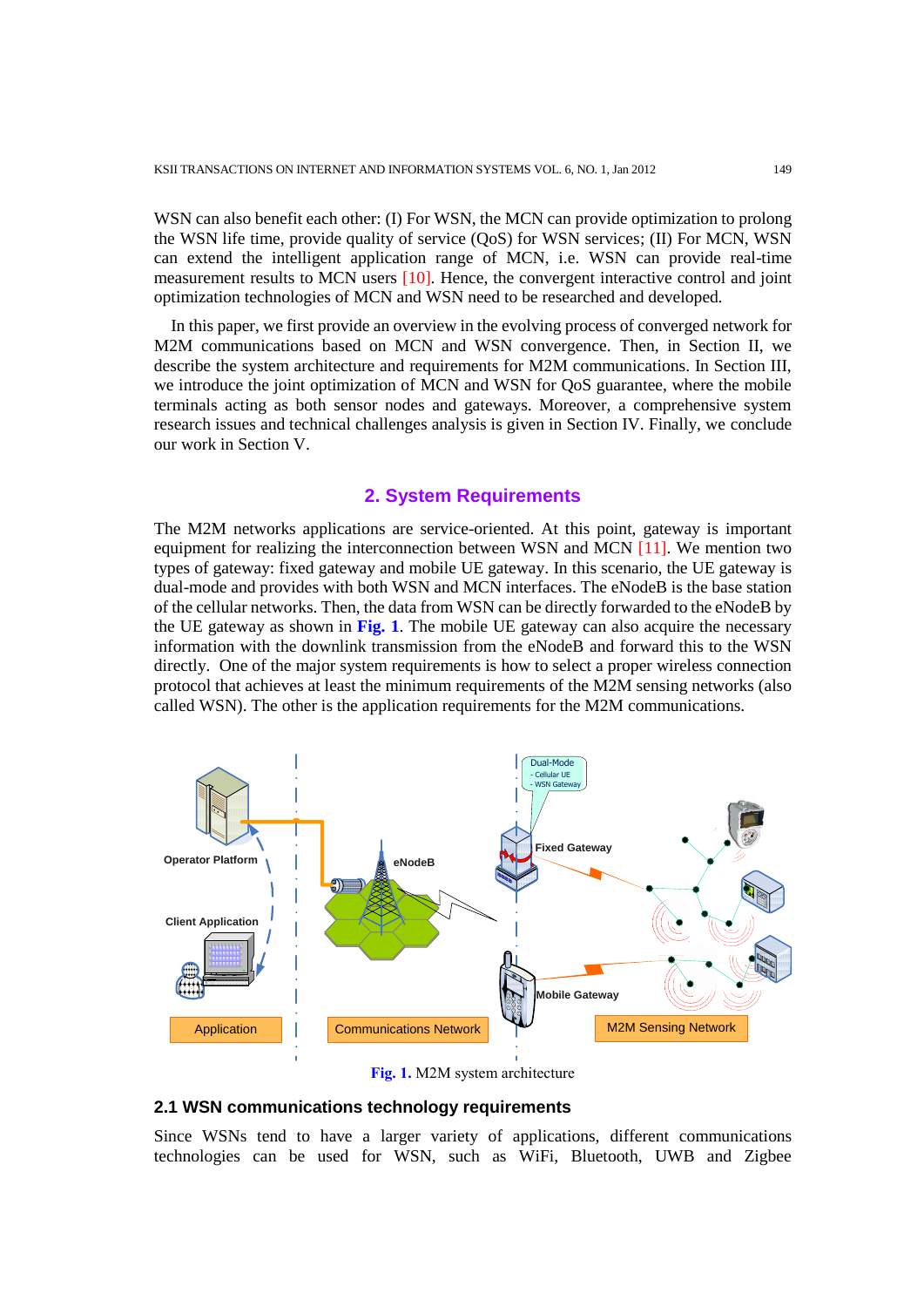[12][13][14][15]. Since IEEE 802.11 technology lacks a low-power mode, it is not suitable for the low-powered and highly integrated WSN. The IEEE 802.15 working group provides standards for low-complexity and low-power consumption wireless connectivity at physical (PHY) and media access control (MAC) layers. **Table 1** shows some figures about the WSN system parameters such as the delay and throughput by using the different wireless technologies.

| <b>Feature</b>          | WiFi<br>(IEEE 808.11x)                                       | <b>Bluetooth</b><br>(IEEE 808.15.1) | <b>UWB</b><br>(IEEE 808.15.3)                 | <b>ZigBee</b><br>(IEEE<br>808.15.4) |
|-------------------------|--------------------------------------------------------------|-------------------------------------|-----------------------------------------------|-------------------------------------|
| Range                   | < 100m                                                       | < 10m                               | < 10m                                         | $10-100m$                           |
| Data rate               | $11a < 54$ Mb/s<br>$11b < 11$ Mb/s<br>$11g < 54$ Mb/s        | $1-3Mbps$                           | 480 Mbps with<br>impulsive<br>radio           | 20, 40 and 250<br>kbps              |
| Operating<br>frequency  | 11b/g: 2.4GHz,<br>11a:5GHz                                   | $2.4$ GHz                           | 3.1-10.6 GHz                                  | 868 MHz,<br>915 MHz,<br>2.4 GHz     |
| Network Size<br>(nodes) | Few, depends on<br>interference<br>and achieved<br>data-rate | $2$ up to $8$<br>per piconet        | $\overline{2}$                                | < 65536                             |
| Scalability             | N <sub>o</sub>                                               | N <sub>0</sub>                      |                                               | Yes                                 |
| <b>Battery</b> life     | Hours or access<br>points connecting<br>with power supply    | a week                              | a week                                        | $>1$ year                           |
| Data type               | Video, audio,<br>graphics, pictures,<br>files                | Audio, graphics,<br>pictures, files | Video, audio,<br>graphics, pictures,<br>files | Small data<br>packet                |
| New slave<br>connect    | Up to $3s$                                                   | Up to $10 s$                        |                                               | $30 \text{ ms}$                     |

**Table 1.** Characteristics of WSN communications technologies

WiFi is mainly used for high data rate transmission in wireless internet connection. WiFi technology allows different devices like laptops, personal computers (PCs), cell phones, and personal digital assistants (PDAs) to communicate between one another or to connect to the Internet without needing a cable connection. There are different standard versions known as IEEE 802.11x (a, b, or g), which are available in one chip. WiFi network protocols are operating in the unlicensed radio bands of 2.4GHz and 5GHz. WiFi certified device can operate with data rates of 11Mbps for IEEE 802.11b or 54 Mbps for IEEE 802.11a [16]. The greater the distance to the access point, the lower the performance. However, WiFi technology lacks a low-power mode, and its lifetime cannot be very long without the power supply. Thus, a low-powered WSN cannot use this technology.

Bluetooth technology has a low-power mode and operates in the unlicensed 2.4GHz band, which is a suitable choice for convenient, wire-free, short-range communications between devices. The Bluetooth wireless communications technology provides a personal area network (PAN) for exchanging data between Bluetooth-capable devices within certain proximity. The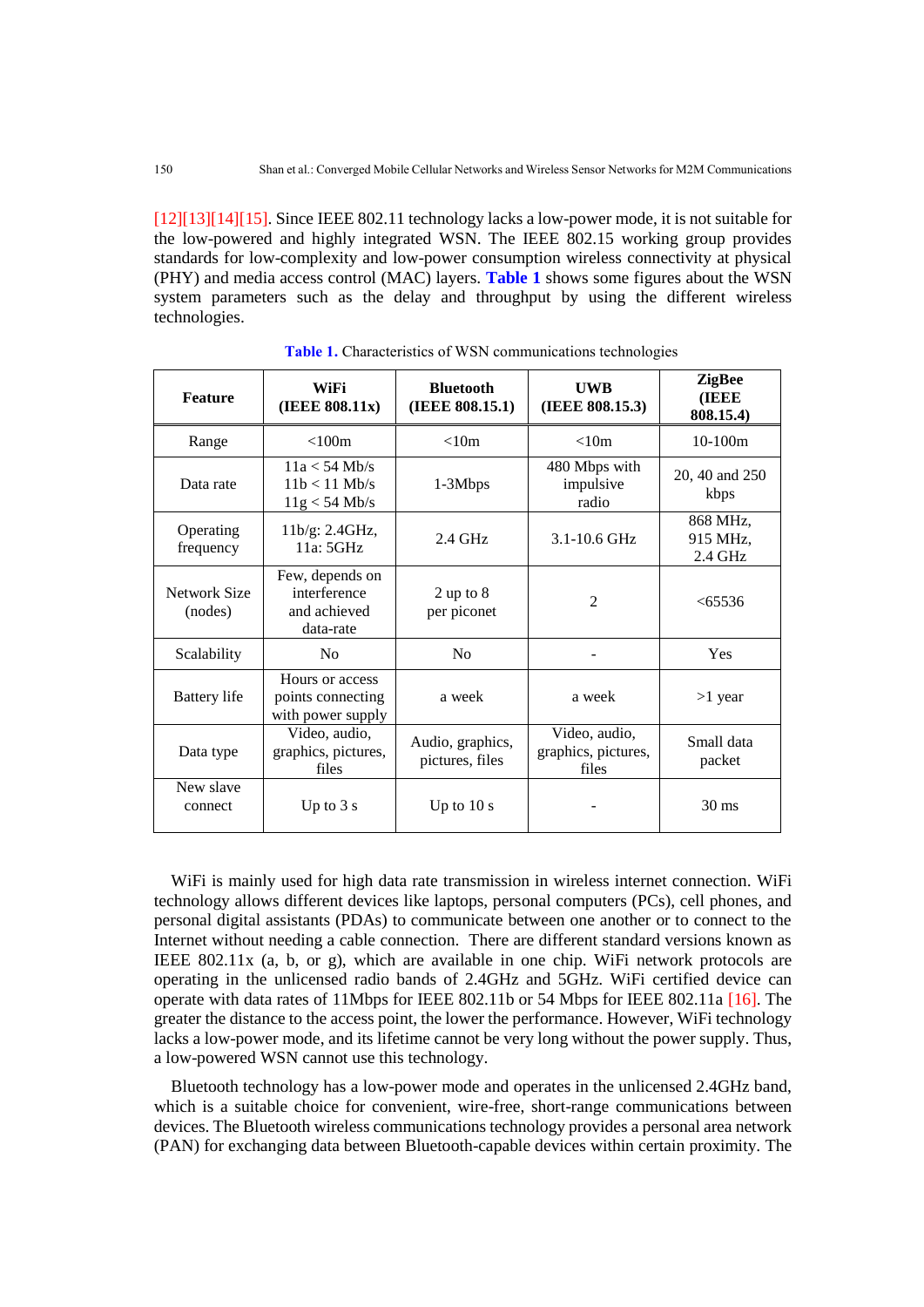main objective of Bluetooth was to replace the wired connections between personal devices (such as mobile phone, digital camera, etc), which can deliver relatively high data rate (about 1 Mb/s - 3 Mb/s) [17]. But the Bluetooth networking capabilities are not strong enough for large networks and it is limited to short-distance communications. For this reason, Bluetooth is just mentioned and described as an existing technology for developing WSN.

The Ultra Wideband (UWB) technology allows information to be transmitted at a large bandwidth in precise pulses that are typically 1 to 2 nanoseconds in length and occupy at least 25% of the center frequency, much more than other systems. UWB is a proposed as a solution for huge data rate transmission in very short distances (<10 meters). The data rate can be as high as 480 Mb/s or even much more. The use of this technology is limited to the frequencies range from 3.1 to 10.6 GHz. Its remarkable characteristic is its better interference than other technologies, nevertheless, UWB transmission range is limited [18]. Besides the transmission distance, the frequency (3.1-10.6GHz) is another main reason for not going into normal WSN research.

ZigBee is established by the ZigBee Alliance, which added flexible network, security and application protocol to IEEE 802.15.4 standard. The Zigbee transmission range is expected to be up to about 100 m. ZigBee can operate in unlicensed bands, such as 868 MHz, 915 MHz and 2.4GHz, with transmission rates of 20, 40 and 250 kbps [19]. These are relatively low rates compared to the WiFi and Bluetooth protocols, but they are adequate for their service applications in the M2M sensing process. The ZigBee technology is a communications standard for systems with requirements such as long battery life, low data rates, secure communications, and less complexity compared with previous wireless standards. Owing to its low power consumption and simple networking configuration, ZigBee is considered the most promising for WSN.

### **2.2 Application requirements**

Besides the transmission technology requirements, different service applications of WSNs have different requirements, such as data accuracy, reliability, latency, etc. WSN Data delivery models can be divided in to three types: periodical, event-driven and query-driven [20][21]. In the periodical model, sensor nodes continuously send the detected data to the sink gateway at a pre-specified period. Most query-driven applications in WSNs are required by the remote user in application layer, which is interactive, query-specific delay tolerant. Most event-driven applications in WSNs are emergent data, which are delay intolerant, mission critical and non-end-to-end applications. The detailed applications and services requirements are shown in **Table 2** [22][23][24][25][26][27].

| <b>Applications</b>            |    | <b>Requirements</b>                                       |  |  |
|--------------------------------|----|-----------------------------------------------------------|--|--|
| e-Health care:                 |    | Guarantee different delivery types having different delay |  |  |
| Monitoring vital signs         |    | and packet loss level, and emergency communication has    |  |  |
| Web Access Telemedicine points |    | the highest priority.                                     |  |  |
| Remote diagnostics             |    | Avoid access concentration to a single channel resource.  |  |  |
|                                | 3. | Need to ensure the simultaneous mass data transmission.   |  |  |
| <b>Metering:</b>               |    | Monitored and controlled by a central web server.         |  |  |
| Power                          |    | The central server needs to inform or control the         |  |  |
| Gas                            |    | when it<br>device<br>metering<br>needs<br>measurement     |  |  |

|  | <b>Table 2.</b> Application requirements |
|--|------------------------------------------|
|  |                                          |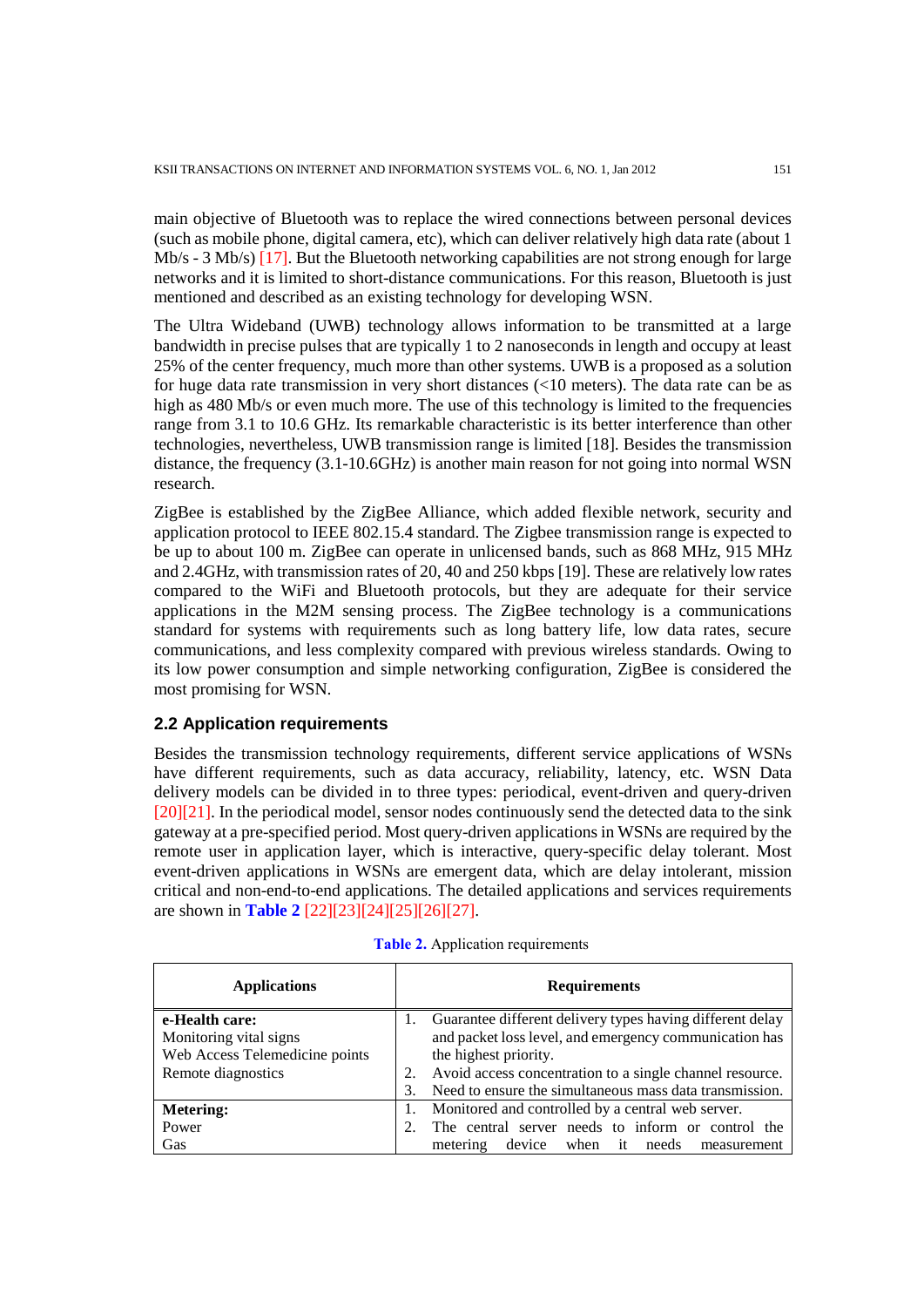| Water                               |    | information.                                               |
|-------------------------------------|----|------------------------------------------------------------|
| Heating                             | 3. | The network should be optimized to enable a mass of        |
| Grid control                        |    | sensors in a particular area to transmit<br>data           |
| Industrial metering                 |    | simultaneously.                                            |
|                                     | 4. | Due to the UE gateway moving, sensor nodes should be       |
|                                     |    | able to communicate with the low-speed moving UE.          |
|                                     | 5. | It should have the ability to perform secure transactions. |
|                                     | 6. | The system should support mutual authentication and        |
|                                     |    | authorization between the end-user and the application.    |
| <b>Remote Monitoring/Control:</b>   | 1. | Located in remote areas and can work for years in          |
| Environments surveillance           |    | rigorous environments.                                     |
| Pumps surveillance                  | 2. | Satisfy the user query-driven application.                 |
| Pollution and disaster surveillance | 3. | The system should enable to control sensor nodes           |
|                                     |    | working state, e.g. change sleeping mode to working        |
|                                     |    | mode.                                                      |
| <b>Security:</b>                    | 1. | Need to alarm in time when it is invaded by unauthorized   |
| Surveillance systems                |    | persons.                                                   |
| Theft/Vandalism application         | 2. | Need to report and display probable location of the        |
|                                     |    | invaded spot.                                              |
|                                     | 3. | The system can control the sensor nodes state.             |
| Tracking & Tracing:                 | 1. | Sensor nodes should be able to provide moving tracking     |
| Traffic information                 |    | and approximate location.                                  |
| Road tolling                        | 2. | If the entity moving, the sensor nodes should be able to   |
| Road traffic optimization/steering  |    | communicate with other communication module.               |
|                                     | 3. | The sensor nodes and its transmission module can work      |
|                                     |    | in rigorous environments.                                  |

The future M2M networks should be service-oriented. Various M2M applications are applying to extensive areas such as electricity monitoring, intelligent transportation, automatic industrial control, remote healthcare and environment monitoring, et al. In the converged MCN and WSN based M2M communications scenarios, remote sensors gather data and send to a mobile UE gateway, which is also a mobile terminal of MCN and connected to MCN directly. To achieve full convergence of MCN and WSN, the following joint optimization and technical challenges need to be overcome.

## **3. Joint Optimization of Converged MCN and WSN**

In the converged MCN and WSN, for MCN, the benefit brought from WSN is mainly in extending applications. On the other hand, WSN system performance can be improved with the help of MCN. The joint optimization is mainly focused on MCN-assisted WSN transmission. In this section, we mainly research the gateway selection/re-selection, load balance and emergency data adaptive transmission scheme to improve WSN system throughput, decrease transmission delay, reduce the data packet dropping rate and enhance the network lifetime [28].

### **3.1 QoS-guarantee architecture**

The conventional scheme to guarantee the WSN transmission QoS mainly focus on the routing schemes improvement, i.e., SAR (sequential assignment routing), SPEED (A Stateless Protocol for Real-Time Communication), ReInForM (Reliable Information Forwarding using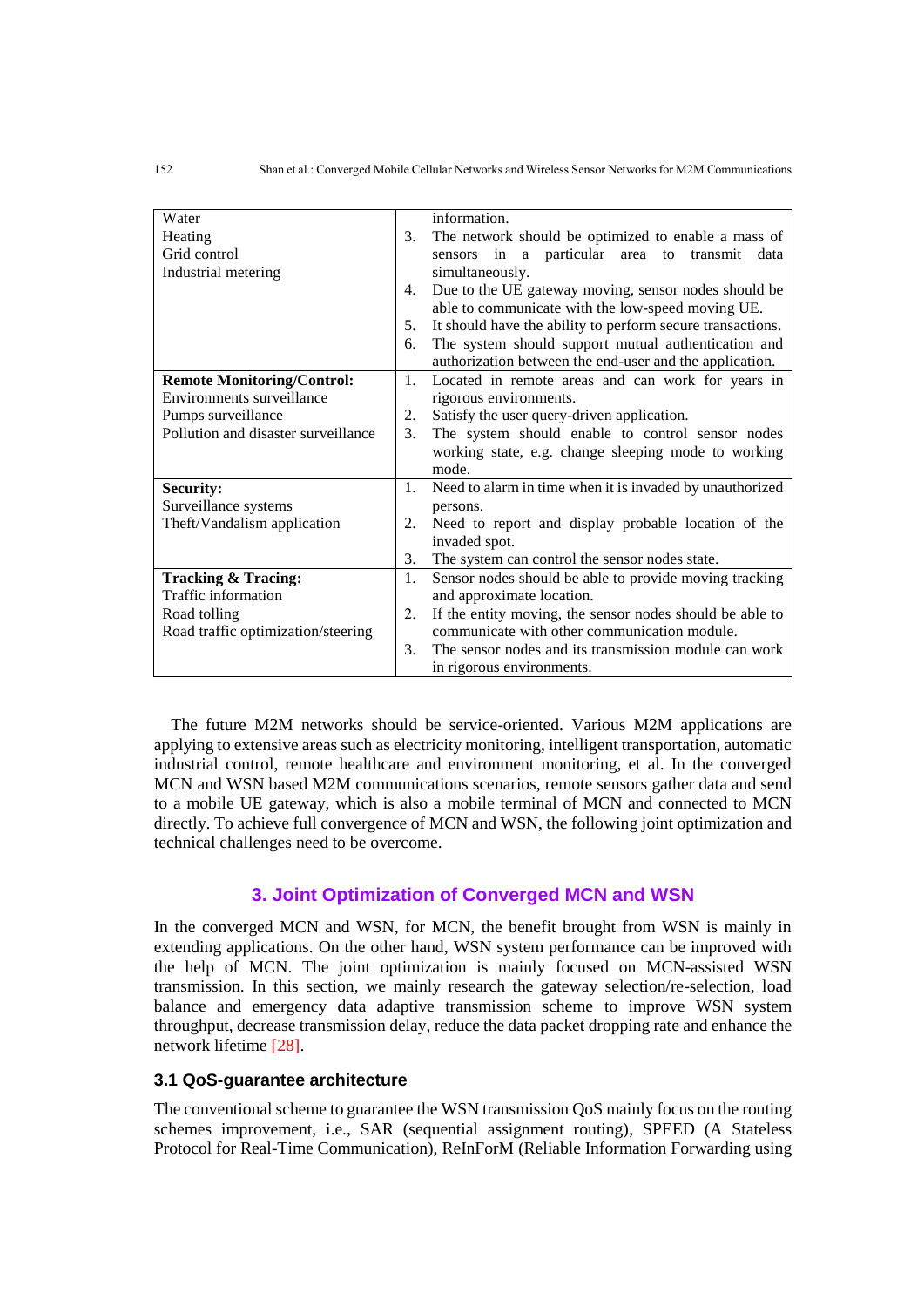Multiple Paths in Sensor Networks), ESRT (Event to Sink Reliable Transport) [29][30][31][32]. The whole WSN QoS architecture is shown in **Fig. 2**, and the converged MCN can make QoS support more challenging to improve the WSN energy efficiency [33].



**Fig. 2.** WSN QoS Architecture

Since WSNs interact with the different environment, the while WSNs bring more QoS challenges. Besides multiple improved routing schemes, certain efficient traffic control and resource management can also guarantee WSN QoS with the help of MCN [34][35]. Their particular characteristics are as follows:

1) Multiple service types: Different applications have different service requirements. Therefore, different types of sensor nodes raise challenges for QoS support. Generally, sensor nodes of monitoring security are more important than those of monitoring environments.

2) Packet criticality: The data packet of different monitor system reflects the criticality of the real application, which has different transmission priority. For instance, some important application types may require higher priority. QoS guarantee mechanisms can be used in this system transmission architecture.

3) Unbalanced traffic: In most applications of WSNs, traffic mainly flows from a large number of sensor nodes to the sink nodes/gateway. Load balance scheme should be designed for unbalanced QoS-constrained traffic.

4) Energy balance: In order to achieve a long-lived network, energy load must be equably distributed among all sensor nodes. If the energy of sensor nodes set in certain area (nearing to sink node) will not be drained out very soon, the whole WSN lifetime can be prolonged.

5) Multiple gateways: There maybe exist multiple gateways in the convergent MCN and WSN to collect the detected data and transfer them to the backhaul networks. Access gateways selection for sensor nodes is a great challenge if the sensor nodes and gateways are not uniformly distributed.

#### **3.2 Access mobile gateway selection/re-selection**

In the large coverage area of MCN, there are also many sensor nodes constructing WSN. The UE gateway can provide backhaul access for the WSN nodes. After a UE acting as mobile gateway and entering the coverage of WSN, it may cause the gateway re-selection or even regrouping of the sensor nodes [36]. There are two basic use cases for gateway re-selection: (I)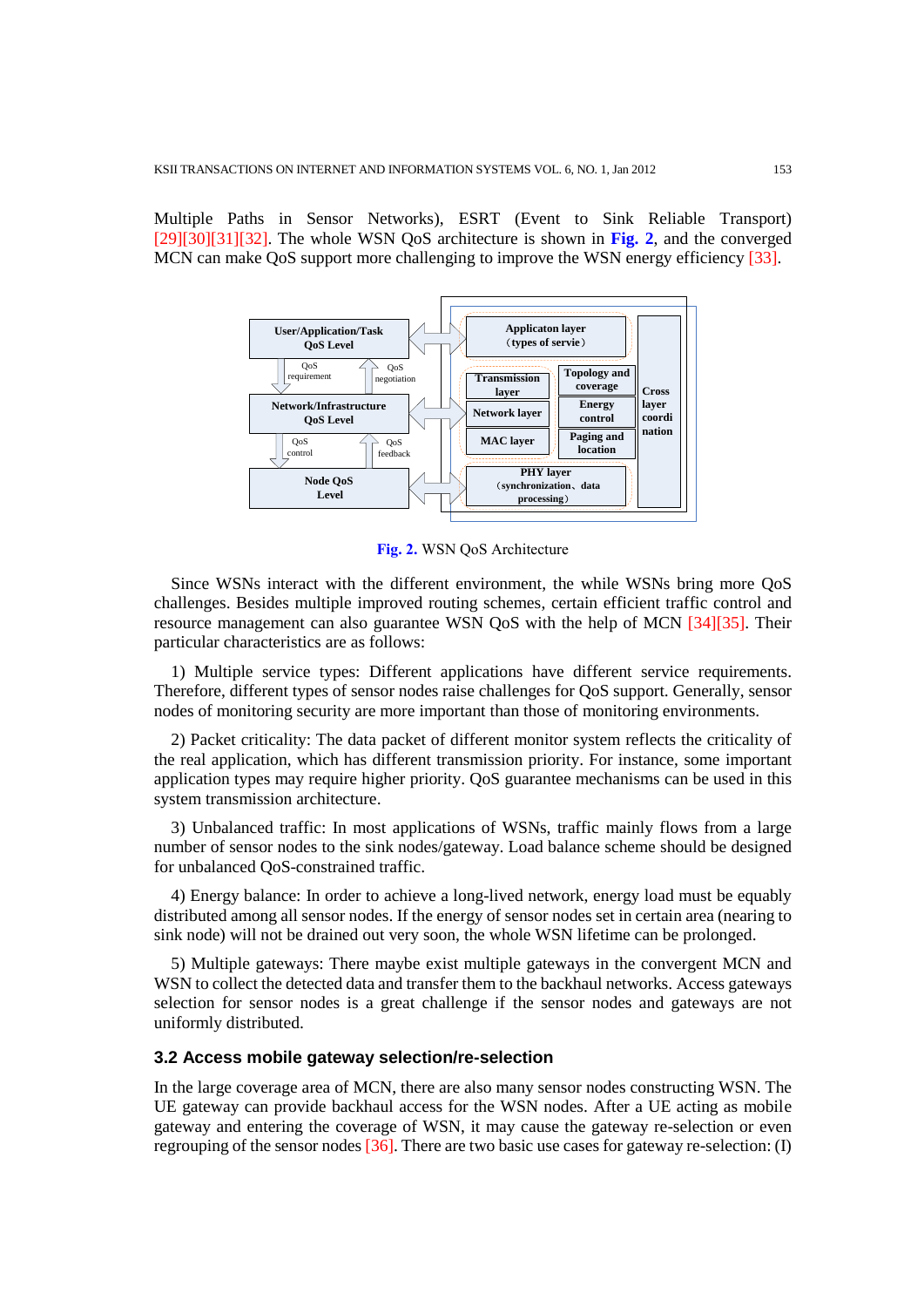One is that a new UE gateway enters into a WSN area; (II) The other is that the original UE gateway leaves the coverage area of WSN. In the conventional WSN, when the mobile UE gateway moves into the coverage area of the WSN nodes, they broadcast POLL packets to the WSN nodes, and provide the backhaul access for them [37]. However, when the serving gateway is leaving its responsible area, it won't tell sensor nodes about its leaving in the existing schemes. In this scenario, UE gateway leaving will cause WSN topology of this area reconstruct, which will bring out overhead of the signaling between mobile UE gateway and WSN nodes.

In the converged architecture, how to make a tradeoff between the performance gain and new signaling design in the gateway re-selection and sensor nodes regrouping process is an essential issue for WSN. In the process of UE gateway re-selection, mobile gateway level can be defined as a synthesis of UE gateway's status, i.e. mobility state, probability of leaving, capacity availability, and channel quality etc. Besides this, some extra control signaling is required to design in the cellular interface to realize gateway re-selection process.

## **3.3 Load balancing for converged MCN and WSN**

There may be many UEs which play the role of mobile gateways for WSN. Load unbalance and fast energy consumption of some sensor nodes will appear when one UE gateway has more sensor nodes (high traffic) and its neighbor UE gateway has fewer nodes (lower traffic). In conventional WSNs, the load balance is configured when the network is initiated or the sensor node joins to the sensor network [38]. At first, the entering sensor node broadcasts access-request, and then the sink gateway which received the request sends a reject-ACK or accept-ACK to the sensor node based on its load information [39].

In the convergence system, the UE gateways should report their load information to eNodeB and eNodeB will manage/control the load balance of UE gateways. In the load balance process, load balancing capability should be designed for how many nodes and their services can be balanced to neighbor UE gateway. The load balance command signaling is transmitted by the eNodeB. Energy efficiency is another major concern in the design of WSN's load balance, where dynamic adaptive routing protocol should be designed for data packets optimal transmission.

#### **3.4 Adaptive emergent data transmission**

With the application requirement of WSNs used in the emergency monitoring, such as fires, earthquakes, floods. The emergent incident notification must be delivered in a timely and reliable way to the disaster monitoring center  $[40]$ . The conventional scheme to guarantee the emergency data transmission mainly focused on the WSN end-to-end routing and MAC backoff algorithm improvement, which transmits this type of data packet by using the highest priority [41].

In the convergent scenario, sensor nodes will use adaptive transmission scheme, which have two types of phases for transmission: normal phase and emergency phase. In normal phase, sensor nodes collect data and transmit it to the gateway by using the WSN router nodes forwarding. When a node enters emergency phase, it will send a seeking beacon signaling with the optimum transmitting power to seek the nearest neighbor UEs gateway, and then UE gateway sends the emergency data to eNodeB with cellular network link directly. Besides the adaptive transmission mode selection, we should research how to adjust transmitting power within interference permission ranges to improve the transmission reliability.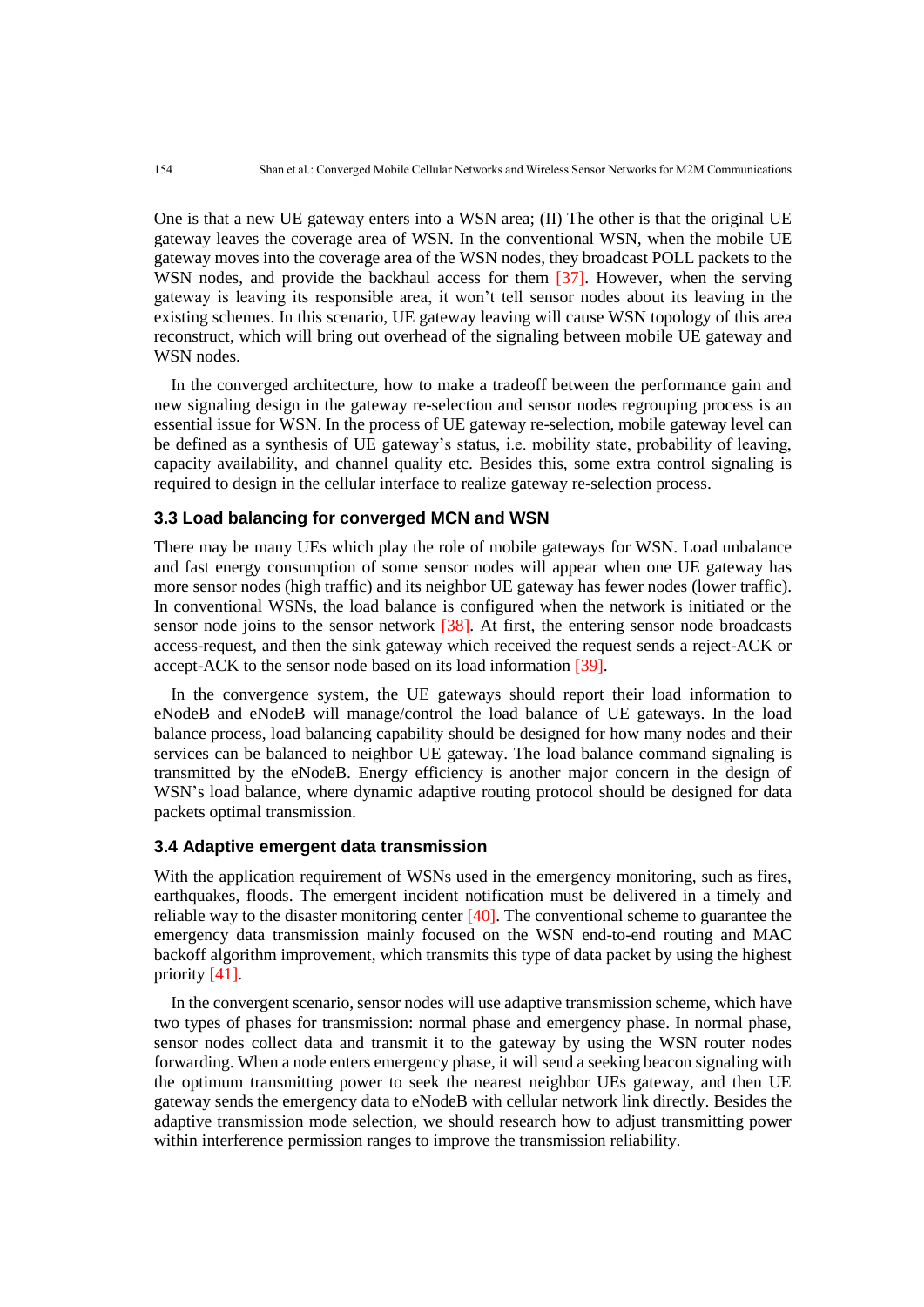## **4. Technical Challenges**

In the converged MCN and WSN for M2M communications scenarios, a remote sensor gathers data and sends to gateway, where the gateway is also a mobile terminal of MCN. The UE gateway forwards data to eNodeB directly. In order to achieve the convergence of MCN and WSN, the following technical challenges need to be overcome.

#### **4.1 Network architecture convergence**

In the conventional WSN networks, there exists a group of wireless sensor nodes to detect data. The WSN gateway can provide the access for the WSN nodes, which WSN gateway just forward the detected data to the backhaul networks servers. And this is just individual integration of WSN and MCN [42], where the gateway is just located in the middle layer to manage the WSN nodes. The integrated network architecture is shown in the **Fig. 3**.



**Fig. 3.**. Integrated network architecture for MCN and WSN

In the converged networks, the data from WSN nodes can be forwarded to the eNodeB by the gateway directly. In this scenario, the eNodeB of cellular networks can control the WSN nodes, and can optimize the WSN to improve the WSN transmission efficiency. In converged MCN and WSN, the network architecture becomes flat while the conventional network is hierarchical [43]. In the new network convergence approach, the control signaling can be exchanged directly between the MCN and WSN as shown in **Fig. 4**, for instance, the nodes of WSN may have the ability of overhearing the downlink signaling from the eNodeB. As a result, MCN can directly control and manage WSN, which decreases the signaling exchange among sensor node, UE gateway and eNodeB.

In the converged network architecture, the eNodeB can help sensor nodes to choose the optimal access gateway and transmission path. Besides this, more important information of WSNs can be stored in the cellular networks. In this process, extra signaling is introduced to the sensor nodes, which will be large challenges for the whole converged networks. Besides this, extra complexity is introduced to the sensor nodes to equip the downlink receiver, but the complexity will not be large since the device capabilities are much higher nowadays.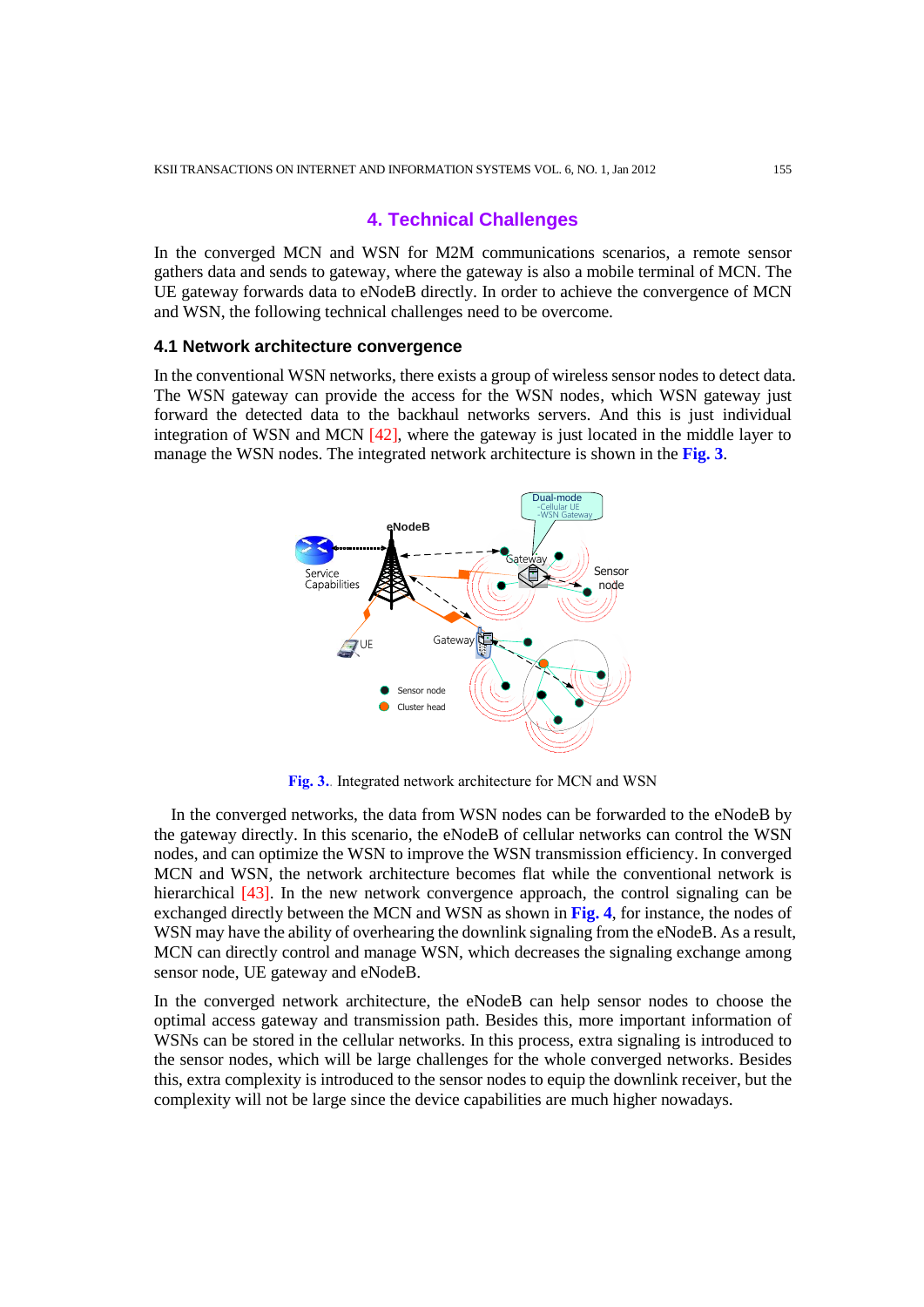

**Fig. 4.** Converged network architecture for MCN and WSN

#### **4.2 Protocol convergence**

In the conventional WSN and MCN integrated networks, the detected data from sensor nodes can be routed to the eNodeB by the gateway, which usually use a data packet switching method between the two protocol stacks [44]. In this case, the switching method is implemented to change data packet format, i.e. packet header, frame control part etc. In the new converged networks, since the network architecture is highly converged, the two network protocol stacks are also converged where the data and signaling are shared between the network stacks [45]. In the integrated network, the data channel between the two protocol stacks is usually implemented in the gateway, as shown in left part of **Fig. 5**. In this case, data channels between the two independent stacks are implemented to exchange information. Since the network architecture and air-interface are highly converged for WSN and MCN in the converged networks, the protocol and control signaling should also be tightly converged for a real convergence of WSN and MCN. In such a converged network, MAC and network layer protocols in the two stacks should be jointly optimized either to achieve some performance gains for WSN or to extend the applications of MCN. As shown in right part of **Fig. 5**, the two protocol stacks are not independent. The data and algorithms are shared between the two stacks.



**Fig. 5.** Converged protocol for MCN and WSN

In MAC layer, the fixed/mobile gateway needs to convey the sufficient/efficient control information to/from the eNodeB for convergence optimization. The gateway needs to request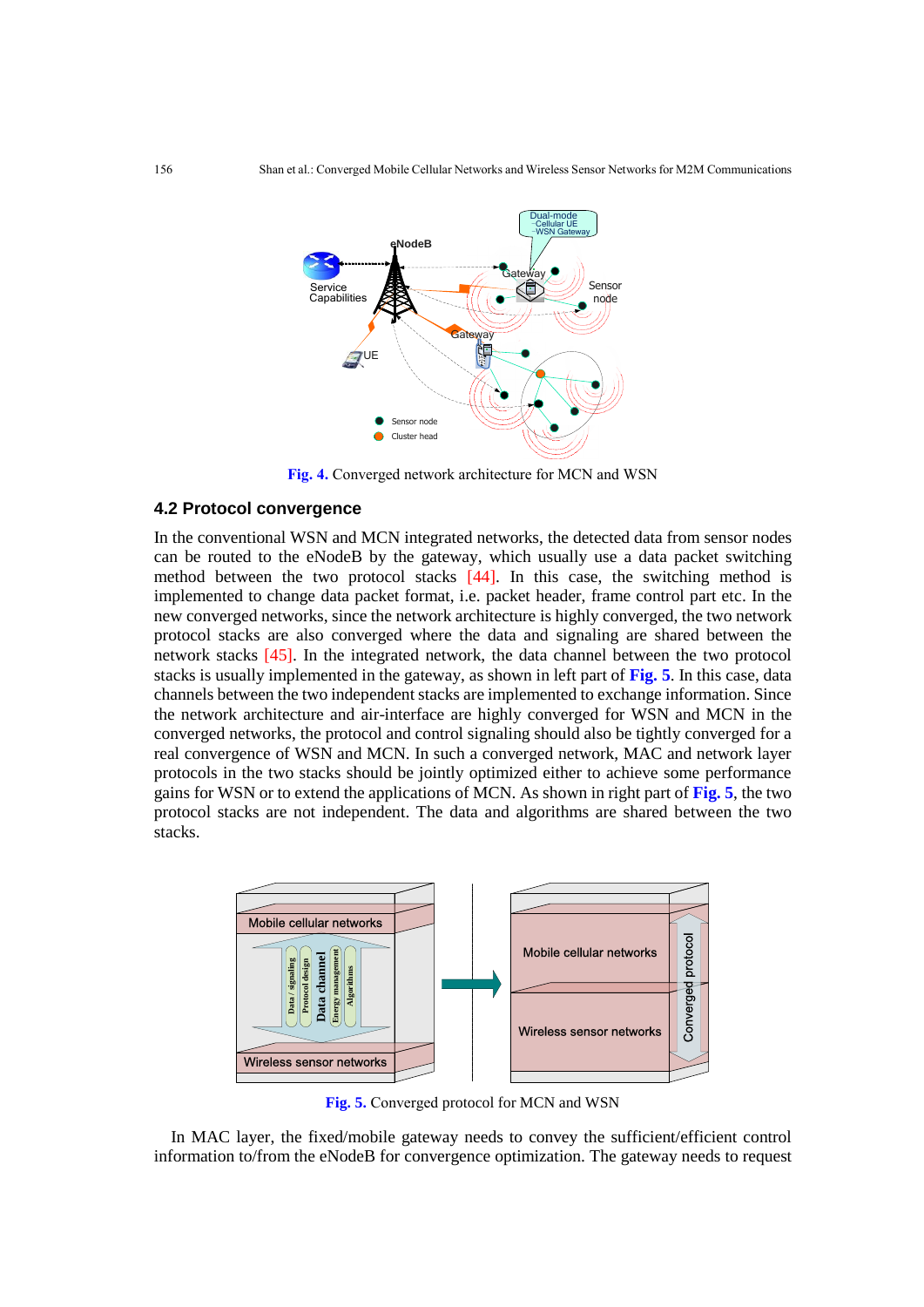the allocated resources from eNodeB for data transmission. Furthermore, the gateway can map the WSN data and resource requests to MCN frame, and reports to the eNodeB; and then, the eNodeB allocates different WSN channel group to decrease the interference. In addition, the service-type and requirement should be considered to guarantee the transmission QoS.

In network layer, WSN node's topology changing can be reported to eNodeB periodically. When a mobile gateway enters the coverage area of WSN, it may cause the re-clustering of sensor nodes and network topology changing. How to achieve a performance gain in sensor nodes re-clustering is an essential issue under the help of MCN. With the eNodeB acting as database server, the routing table updating and sharing also needs to be further studied during the MCN and WSN convergence.

## **4.3 Tradeoff between energy-efficiency and complexity**

The WSN may improve the energy efficiency based on the help of MCN and achieve better system performance as discussed in Section III. For instance, the power consumption can be reduced greatly in the gateway re-selection and load balance process for WSN, but the WSN complexity is increased with the additional signaling design for neighbor UE gateways scanning. If the system scenarios are in worst cases, this will maybe cause seriously degraded system performance because of the extra signaling and computing, in terms of throughput, transmission delay and energy consumption [46]. Therefore, there are still several important issues for balancing energy-efficiency and complexity which still require further research [47]. We detail several potential points as follows:

- Software challenge of UE gateway: Both MCN and WSN have different working capacity, resource management requirements. This heterogeneity makes the design of converged system architecture difficult, especially for the UE gateway. The software for UE gateway should have the following function. First, it needs to analyze the collected data, overhear signaling and can abstract the useful information. Second, it should add some improved scheduling algorithm for various WSN services, which will help the network to use channel resource effectively and improve energy efficiency. For instance, in order to achieve the joint resource allocation to guarantee the multi-types services, the UE gateway should construct the resource mapping table in the networks convergence process. Third, it needs to transmit the highest priority information and control signaling to the WSN or MCN with the minimum delay.

- Hardware challenge of UE gateway: Normal UE gateway including WSN and MCN interfaces maybe used in extremely harsh environment. Moreover, the UE gateways maybe move in patrolling mode application. So there are two issues should be considered to address the hardware challenge. One is packaging, and we need to make the UE gateway water-proof, fire-proof. The other is we need to improve the radio module and make it more precise to support the application in moving scenario.

## **5. Conclusions**

MCN and WSN are evolving from heterogeneous to converged in order to satisfy the increasing requirements of M2M communications, where many joint optimized methods and technical challenges still exist. In this survey, we analyze the system applications requirements by using different WSN communication technologies. Further, we propose the MCN-WSN joint optimization for QoS guarantee. And then, we discuss many system technical challenges posed by the unique characteristics of converged MCN and WSN. The open issues in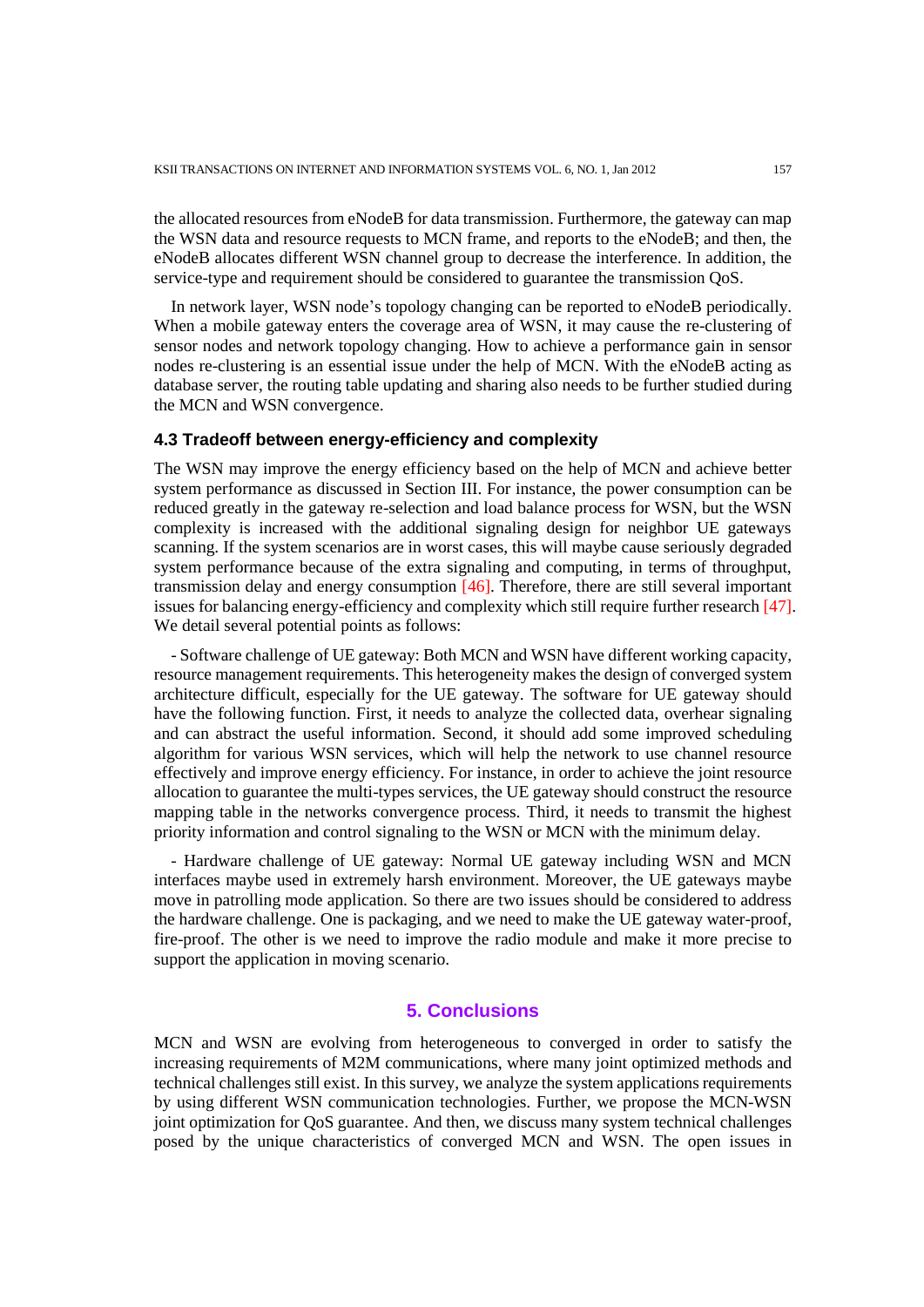converged MCN and WSN are needed to be researched in order to promote more creative M2M applications in the future.

#### **References**

- [1] J. Brazell, L. Donoho and J. Dexheimer, et al., "M2M: The wireless revolution," *TSTC Publishing Press*, Jun. 2005. [Article \(CrossRef Link\)](http://www.waco.tstc.edu/publishing_TSTC/forms/m2m.pdf)
- [2] P. Kalyani and C. Chellappan, "Heterogeneous wireless mobile sensor network model based routing adapted to dynamic topology," *European Journal of Scientific Research*, vol. 50, no. 1, pp. 143-150, 2011. [Article \(CrossRef Link\)](http://www.eurojournals.com/EJSR_50_1_15.pdf)
- [3] Huawei, "Status report for SI on RAN improvement for machine-type communications,*" RP-100500, 3GPP TSG RAN #48*, Jun. 2010. [Article \(CrossRef Link\)](http://www.3gpp.org/ftp/specs/html-info/status-report.htm)
- [4] ITU Internet Reports 2005, "The Internet of Things," Nov. 2005. [Article \(CrossRef Link\)](http://www.itu.int/osg/spu/publications/internetofthings)
- [5] ITU-T Y.2012, Recommendation ITU-T Y.2012, "Functional requirements and architecture of the NGN (Release 1)," Aug. 2006. [Article \(CrossRef Link\)](http://www.catr.cn/radar/itut/201007/P020100707503637798045.pdf)
- [6] <http://www.3gpp.org/-SA2-Architecture>
- [7] <http://portal.etsi.org/portal/server.pt/community/M2M/319>
- [8] F. Hu and S. Kumar, "The integration of ad hoc sensor and cellular networks for multi-class data transmission," *Journal of Ad Hoc Networks*, vol. 4, no. 2, pp. 254-282, Mar. 2006. [Article](http://dx.doi.org/10.1016/j.adhoc.2004.08.014)  [\(CrossRef Link\).](http://dx.doi.org/10.1016/j.adhoc.2004.08.014)
- [9] <http://www.3gpp.org/ftp/Specs/html-info/22368.htm>
- [10] Y. Qian, K. Lu, S. Kota, *et al*., "Service-oriented broadband wireless network architecture." *IEEE Wireless Communications*, vol. 16, no. 4, pp. 14-15, Aug. 2009. [Article \(CrossRef Link\).](http://dx.doi.org/10.1109/MWC.2009.5281250)
- [11] A. Somasundara, A. Kansal, D. Jea, D. Estrin and M. Srivastava, "Controllably mobile infrastructure for low energy embedded networks," *IEEE Transactions on Mobile Computing*, vol. 5, no. 8, pp. 40-44, Aug. 2006. [Article \(CrossRef Link\).](http://dx.doi.org/10.1109/TMC.2006.109)
- [12] IEEE Std 802.11b-1999, Part 11: Wireless Medium Access Control (MAC) and Physical Layer (PHY) Specifications: Higher-Speed Physical Layer Extension in the 2.4 GHz Band, Sep. 1999. [Article \(CrossRef Link\).](http://dx.doi.org/10.1109/IEEESTD.2001.93363)
- [13] IEEE Std 802.15.1-2005, Part 15.1: Wireless Medium Access Control (MAC) and Physical Layer (PHY) Specifications for Wireless Personal Area Networks (WPANs), Sep. 2005. [Article](http://dx.doi.org/10.1109/IEEESTD.2005.96290)  [\(CrossRef Link\).](http://dx.doi.org/10.1109/IEEESTD.2005.96290)
- [14] IEEE, Std 802.15.3-2003, Part 15.3: Wireless Medium access control (MAC) and Physical Layer (PHY) Specifications for High Rate Wireless Personal Area Networks (WPAN), Sep. 2003. [Article \(CrossRef Link\).](http://dx.doi.org/10.1109/IEEESTD.2003.94395)
- [15] IEEE Std 802.15.4-2006, Part 15.4: Wireless Medium Access Control (MAC) and Physical Layer (PHY) Specifications for Low-Rate Wireless Personal Area Networks (WPANs), Sep. 2006. [Article \(CrossRef Link\).](http://dx.doi.org/10.1109/IEEESTD.2006.232110)
- [16] E. Ferro and F. Potorti, "Bluetooth and wi-fi wireless protocols: A survey and a comparison," *IEEE Wireless Communications*, vol. 12, no. 1, pp. 12-26, Feb. 2005. [Article \(CrossRef Link\).](http://dx.doi.org/10.1109/MWC.2005.1404569)
- [17] T. Salonidis, P. Bhagwat, L. Tassiulas and R. LaMaire, "Distributed topology construction of bluetooth wireless personal area networks," *IEEE Journal on Selected Areas in Communications*, vol. 23, no. 3, pp. 633-643, Mar. 2005. [Article \(CrossRef Link\).](http://dx.doi.org/10.1109/JSAC.2004.842567)
- [18] Qiu R.C, Liu H and Shen X., "Ultra-wideband for multiple access communications," *IEEE Communications Magazine*, vol. 43, no. 2, pp. 80-87, Feb. 2005. [Article \(CrossRef Link\).](http://dx.doi.org/10.1109/MCOM.2005.1391505)
- [19] P. Baronti, P. Pillai, V.W.C. Chook, *et al*, "Wireless sensor networks: A survey on the state of the art and the 802.15.4 and ZigBee standards," *Journal of Computer Communications*, vol. 30, no. 7, pp. 1655-1695, May 2007. [Article \(CrossRef Link\).](http://dx.doi.org/10.1016/j.comcom.2006.12.020)
- [20] T. Melodia and I.F. Akyildiz, "Cross-layer QoS-aware communication for ultra wide band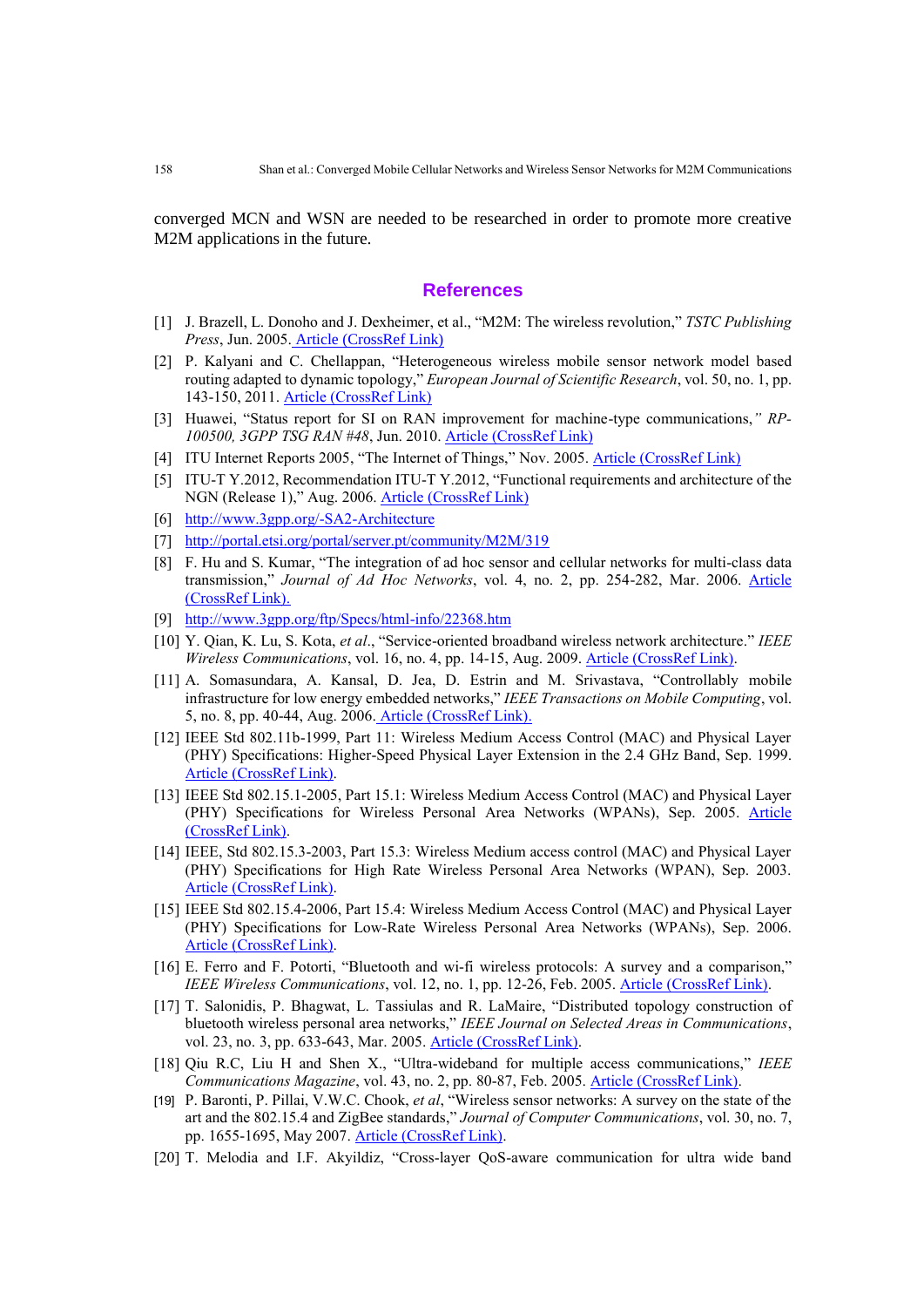wireless multimedia sensor networks," *IEEE Journal on Selected Areas in Communications*, vol. 28, no. 5, pp. 653 - 663, Jun. 2010. [Article \(CrossRef Link\).](http://dx.doi.org/10.1109/JSAC.2010.100604)

- [21] A. G. Dimakis, V. Prabhakaran and K. Ramchandran, "Ubiquitous access to distributed data in large-scale sensor networks through decentralized erasure codes," *Symp. on Information Processing in Sensor Networks* (IPSN), 2005. [Article \(CrossRef Link\).](http://dx.doi.org/10.1109/IPSN.2005.1440909)
- [22] [http://www.etsi.org/deliver/etsi\\_ts/102600\\_102699/102689/01.01.01\\_60/ts\\_102689v010101p.pdf](http://www.etsi.org/deliver/etsi_ts/102600_102699/102689/01.01.01_60/ts_102689v010101p.pdf)
- [23] [http://www.etsi.org/deliver/etsi\\_tr/102600\\_102699/102691/01.01.01\\_60/tr\\_102691v010101p.pdf](http://www.etsi.org/deliver/etsi_tr/102600_102699/102691/01.01.01_60/tr_102691v010101p.pdf)
- [24] <http://www.itu.int/itu-t/recommendations/rec.aspx?id=10235>
- [25] <http://www.3gpp.org/ftp/Specs/html-info/22368.htm>
- [26]<http://www.3gpp.org/ftp/Specs/html-info/22868.htm>
- [27]<http://www.3gpp.org/ftp/Specs/html-info/23868.htm>
- [28] D. Bae, W. Choi, J. Kwon, and H. Choo, "A novel opportunistic greedy forwarding scheme in wireless sensor networks," *KSII Transactions on Internet and Information Systems*, vol. 4, no. 5, pp. 753-775, Oct. 2010. [Article \(CrossRef Link\).](http://dx.doi.org/10.3837/tiis.2010.10.004)
- [29] K. Sohrabi, J. Gao, V. Ailawadhi and G. J. Pottie, "Protocols for self-organization of a wireless sensor network", *IEEE Personal Communications*, vol. 30, no. 5, pp. 16-27, Oct. 2000. [Article](http://dx.doi.org/10.1109/98.878532)  [\(CrossRef Link\).](http://dx.doi.org/10.1109/98.878532)
- [30] T. He, J. A. Stankovic, C. Y. Lu and T. Abdelzaher, "SPEED: A stateless protocol for real-time communication in sensor networks," *International conference on Distributed Computing Systems*, May 2003. [Article \(CrossRef Link\).](http://dx.doi.org/10.1109/ICDCS.2003.1203451)
- [31] B. Deb, S. Bhatnagar and B. Nath, "ReInForM: Reliable information forwarding using multiple paths in sensor networks," in *Proc. of 28th Annual IEEE conference on Local Computer Networks* (LCN'03), Bonn, Germany, Oct. 2003. [Article \(CrossRef Link\).](http://dx.doi.org/10.1109/LCN.2003.1243166)
- [32] Y. Sankarasubramaniam, B. Akan and I. F. Akyildiz, "ESRT: Event to sink reliable transport in wireless sensor networks," in *Proc. of the ACM International Symposium on Mobile Ad Hoc Networking and Computing*, Jun. 2003. [Article \(CrossRef Link\).](http://dx.doi.org/10.1145/778415.778437)
- [33] N. Heo and P. K. Varshney, "Energy-efficient deployment of intelligent mobile sensor networks," *IEEE Transactions on Systems, Man and Cybernetics*, vol. 35, no. 1, Jan. 2005[. Article \(CrossRef](http://dx.doi.org/10.1109/TSMCA.2004.838486)  Link)
- [34] R. Lyer and L. Kleinrock, "QoS control for sensor networks," in *Proc. of IEEE ICC'03*, May. 2003. [Article \(CrossRef Link\).](http://dx.doi.org/10.1109/ICC.2003.1204230)
- [35] Dazhi Chen and P. K. Varshney, "QoS support in wireless sensor networks: A survey," in *Proc. of International Conference on Wireless Networks (ICWN)*, 2004. [Article \(CrossRef Link\).](http://adams.kwangwoon.ac.kr/lecture2008_InternetProtocol/14.pdf)
- [36] Minsu Kim and Suhan Choi, "Effective M2M gateway selection algorithms for geographical region-based query," in *Proc. of International Conference on Information and Communication Technology Convergence* (ICTC'10), pp. 413 - 414, Nov. 2010. [Article \(CrossRef Link\).](http://dx.doi.org/10.1109/ICTC.2010.5674811)
- [37] H. Abusaimeh and S. H Yang, "Dynamic cluster head for lifetime efficiency in WSN," *International Journal of automation and computing,* vol. 6, no. 1, pp. 48–54, Jan. 2009. [Article](http://dx.doi.org/10.1007/s11633-009-0048-0)  [\(CrossRef Link\).](http://dx.doi.org/10.1007/s11633-009-0048-0)
- [38] Chunping Wang and Wei Wu, "A load-balance routing algorithm for multi-sink wireless sensor networks," in *Proc. of International Conference on Communication Software and Networks*, pp. 380-384, 2009. [Article \(CrossRef Link\).](http://dx.doi.org/10.1109/ICCSN.2009.148)
- [39] M. Gatzianas and L. Georgiadis, "A distributed algorithm for maximum lifetime routing in sensor networks with mobile sink," in *Proc. of IEEE Trans. on Wireless Communications*, vol. 7, no. 3, pp. 984-994, 2008. [Article \(CrossRef Link\).](http://dx.doi.org/10.1109/TWC.2008.060727)
- [40] M. Jafarian and M. Jaseemuddin, "Routing of emergency data in a wireless sensor network for mines," in *Proc. of IEEE ICC'08*, pp. 2813-2818, May. 2008. [Article \(CrossRef Link\).](http://dx.doi.org/10.1109/ICC.2008.530)
- [41] J. N. Al-Karaki and A. E. Kamal, "Routing techniques in wireless sensor networks: A survey," in *Proc. of IEEE Wireless Communications*, vol. 11, no.6, pp. 6-28, Dec. 2004. [Article \(CrossRef](http://dx.doi.org/10.1109/MWC.2004.1368893)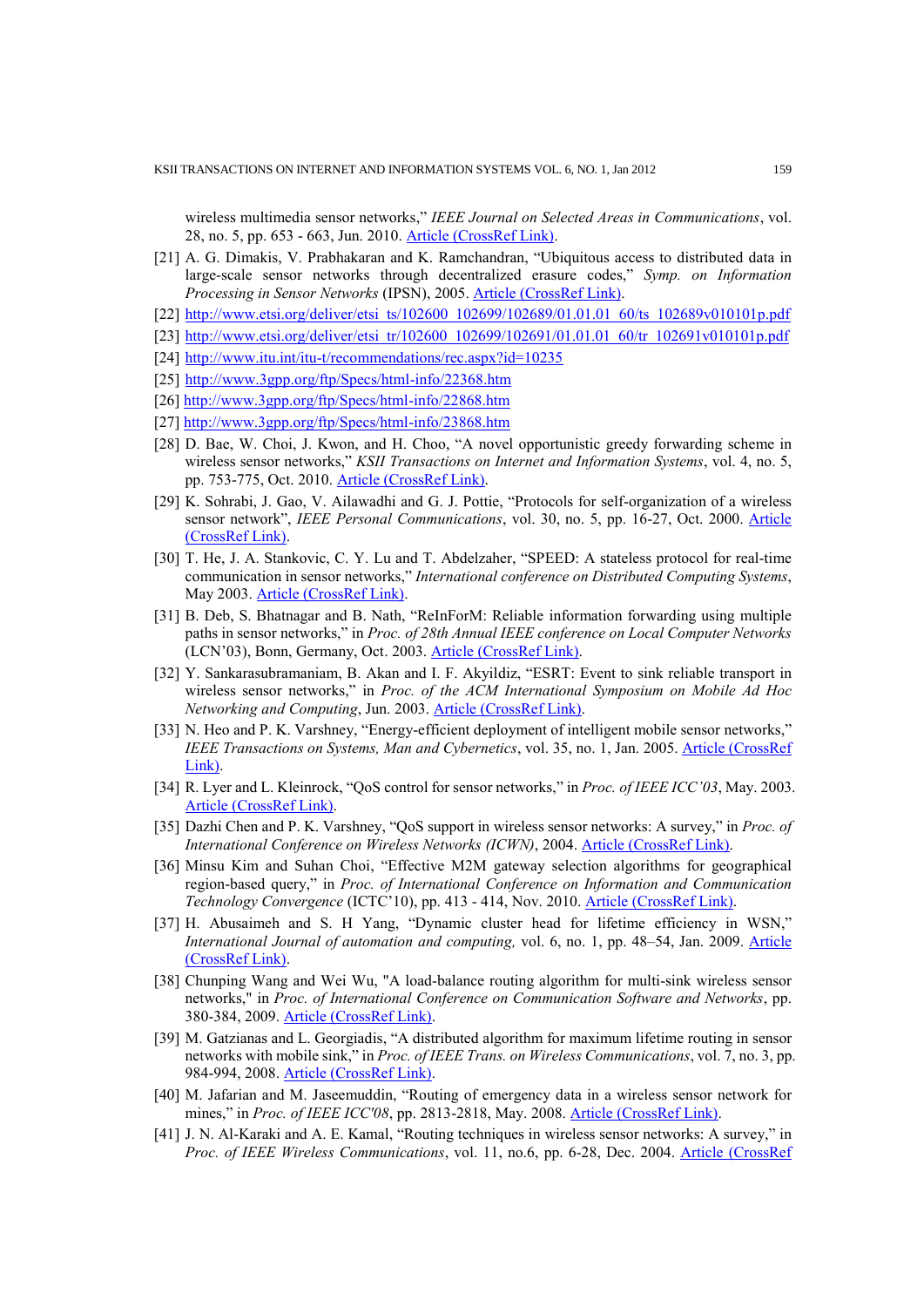Link).

- [42] Ming Y.U, Aniket. M and Wei S.U, "An environment monitoring system architecture based sensor networks," *International Journal of Intelligent Control and Systems*, vol. 10, no. 3, pp. 201-209, 2005. [Article \(CrossRef Link\).](http://www.asmemesa.org/IJICS/files/20/2-yu-201-209.pdf)
- [43] M. Li and Y. B. Liu, "Underground structure monitoring with wireless sensor networks," in *Proc. of the ACM/IEEE International Conference on Information Processing in Sensor Networks,* 2007. [Article \(CrossRef Link\).](http://dx.doi.org/10.1109/IPSN.2007.4379666)
- [44] S. A. Al-Omari and P. Sumari, "An overview of mobile ad hoc networks for the existing protocols and applications," *International Journals on applications of graph theory in wireless and ad hoc networks and sensor networks*, vol. 2, no. 1, pp. 87-110, Mar. 2010. [Article \(CrossRef Link\).](http://arxiv.org/abs/1003.3565)
- [45] S. Bouckaert, E. D. Poorter, B. [Latré,](http://www.springerlink.com/content/?Author=Ben%c3%b4it+Latr%c3%a9) *et al*, "Strategies and challenges for interconnecting wireless mesh and wireless sensor networks," *Journcal of [Wireless Personal Communications](http://www.springerlink.com/content/0929-6212/)*, vol. 53, no. 3, pp. 443-463, Mar. 2010. [Article \(CrossRef Link\).](http://dx.doi.org/10.1007/s11277-010-9957-z)
- [46] B. An, T. T. Duy, and H. Kong, "A cooperative transmission strategy using entropy-based relay selection in mobile ad-hoc wireless sensor networks with rayleigh fading environments," *KSII Transactions on Internet and Information Systems*, vol. 3, no. 2, pp. 147-162, Feb. 2009. [Article](http://dx.doi.org/10.3837/tiis.2009.02.002)  [\(CrossRef Link\).](http://dx.doi.org/10.3837/tiis.2009.02.002)
- [47] D. Puccinelli and M. Haenggi, "Wireless sensor networks: Applications and challenges of ubiquitous sensing," *IEEE Circuits and Systems Magazine*, vol. 5, no. 3, pp. 19-31, Mar. 2005. [Article \(CrossRef Link\).](http://dx.doi.org/10.1109/MCAS.2005.1507522)



**Lianhai Shan** received his BSc in Electrical Engineering and Automation from Wuhan University of Technology, Wuhan, China in 2003 and his MSc in Control Theory and Control Engineering from Wuhan University of Technology in 2006. He received the PhD degree in communication engineering from Tongji University, Shanghai, China in 2009. In 2008, he carried out the visiting research in National Institute of Informatics (NII, Japan) and University of Essex (UoE, UK) as a visiting research student. He is currently a associated professor in Shanghai Research Center for Wireless Communications (WiCO). His research interests include QoS guarantee, mobile management and resource allocation for heterogeneous wireless networks.